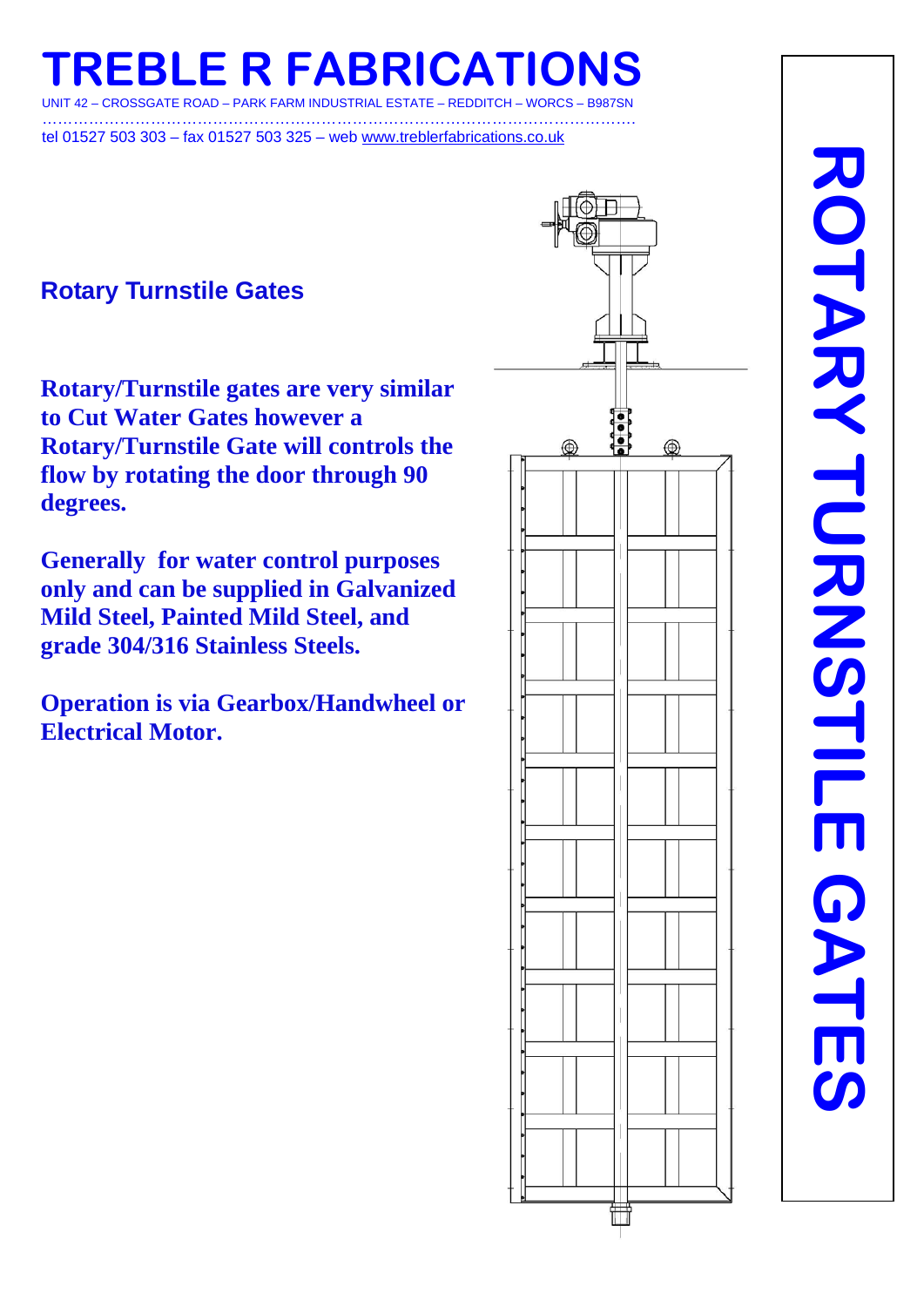## **Rotary Turnstile Gate**

| Application:<br>Flow control and isolation<br>Type of Mounting:<br><b>Floor Mounted Socket</b> | <b>Operating Duty</b> |                  |
|------------------------------------------------------------------------------------------------|-----------------------|------------------|
|                                                                                                |                       |                  |
|                                                                                                |                       |                  |
|                                                                                                | Type of Media:        | Water and Sewage |
| <b>Operating Head:</b><br>Up to top of door                                                    |                       |                  |

| Any size from 1000mm to 2000mm<br>in square or rectangular format |
|-------------------------------------------------------------------|
|                                                                   |

## **Construction Materials**

| FEM                      | <b>DESCRIPTION MATERIAL</b> |                                   |
|--------------------------|-----------------------------|-----------------------------------|
|                          | Frame                       | Mild Steel, BS 4360 Gr 43A        |
|                          |                             | Stainless Steel, BS 970 Gr 304    |
|                          |                             | Stainless Steel, BS 970 Gr 316    |
| $\mathcal{D}$            | Door                        | Mild Steel, BS 4360 Gr 43A        |
|                          |                             | Stainless Steel, BS 970 Gr 304    |
|                          |                             | Stainless Steel, BS 970 Gr 316    |
| 3                        | Seals                       | Neoprene                          |
|                          | <b>Stem</b>                 | Stainless Steel, BS 970 Gr 304    |
|                          |                             | Stainless Steel, BS 970 Gr 316    |
| $\overline{\mathcal{L}}$ | Fasteners                   | Stainless Steel, BS 6105, Gr A4   |
| 6                        | <b>Operating Gear</b>       | <b>See Operating Gear Section</b> |